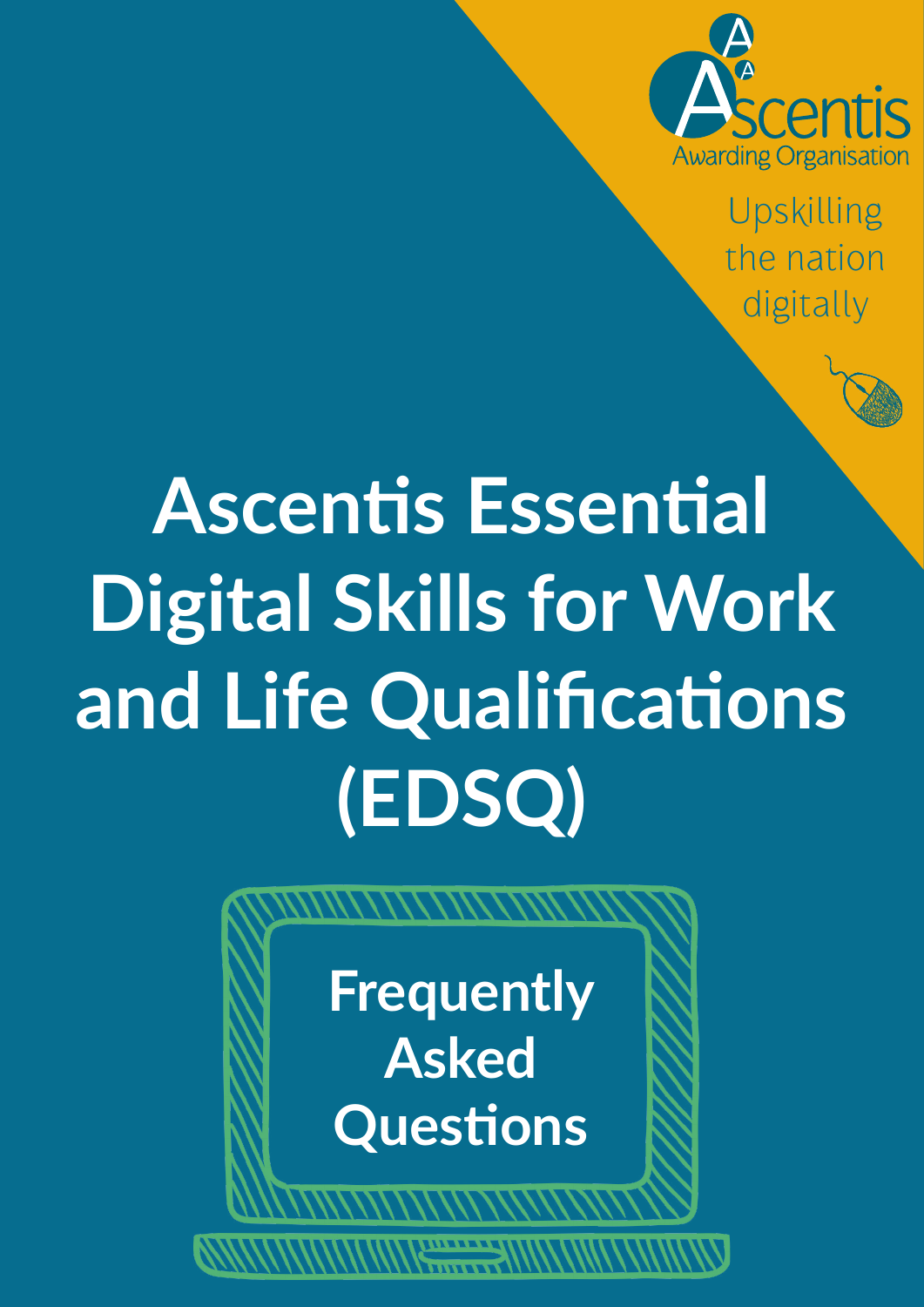

# Real questions from centres answered by our Digital Development Team.

# Q: Do you know how much funding will be available through legal entitlement?

**A:** Both the Entry 3 and Level 1 Award in Essential Digital Skills for Work and Life are fully funded under a new legal entitlement, solely for these qualifications and for learners aged 19 and over. It doesn't impact entitlements to other funding sources or the funding of other qualifications. For 2021-22 the funding is set at a maximum of £300 per learner. These qualifications are also suitable for learners aged 16-18 through alternative funding streams.



## Q: How do Entry 1 and 2 learners access the qualifications and are they suitable for them?

**A:** The Entry 3 Award is suitable for any learner on the entry level continuum and is assessed at the end point, Entry 3. We have worked hard to ensure that our qualifications come with resources: full practice assessment, indicative content and tutor guidance, to aid delivery and support tutors. A large proportion of the assessment is created within the guided learning hours to ensure that Entry 1 and 2 learners are supported throughout these qualifications. We've created our new Essential Digital Skills qualifications in line with the National Standards, which were released in April 2019. At the time of writing a separate set of Occupation Standards at Entry 1 and Entry 2 does not exist and it is unclear how qualifications at these levels will be funded, if at all.



### Q: Do Ascentis have a Level 2 qualification that learners can progress to?

**A:** Yes, we have a Level 2 digital qualification in Digital Skills for Business. This is not mapped to the National Standards as there is no provision for Level 2 in the current standards. However, taking a lead from Ofqual we have used the original standards and reclassified them to meet the requirements of centres and learners. For further information please contact us via email on **[EDSQ@ascentis.co.uk](mailto:EDSQ@ascentis.co.uk)**.

> Available Now! Ascentis Entry 3 and Level 1 Award in Essential Digital Skills for Work and Life

@AscentisAO